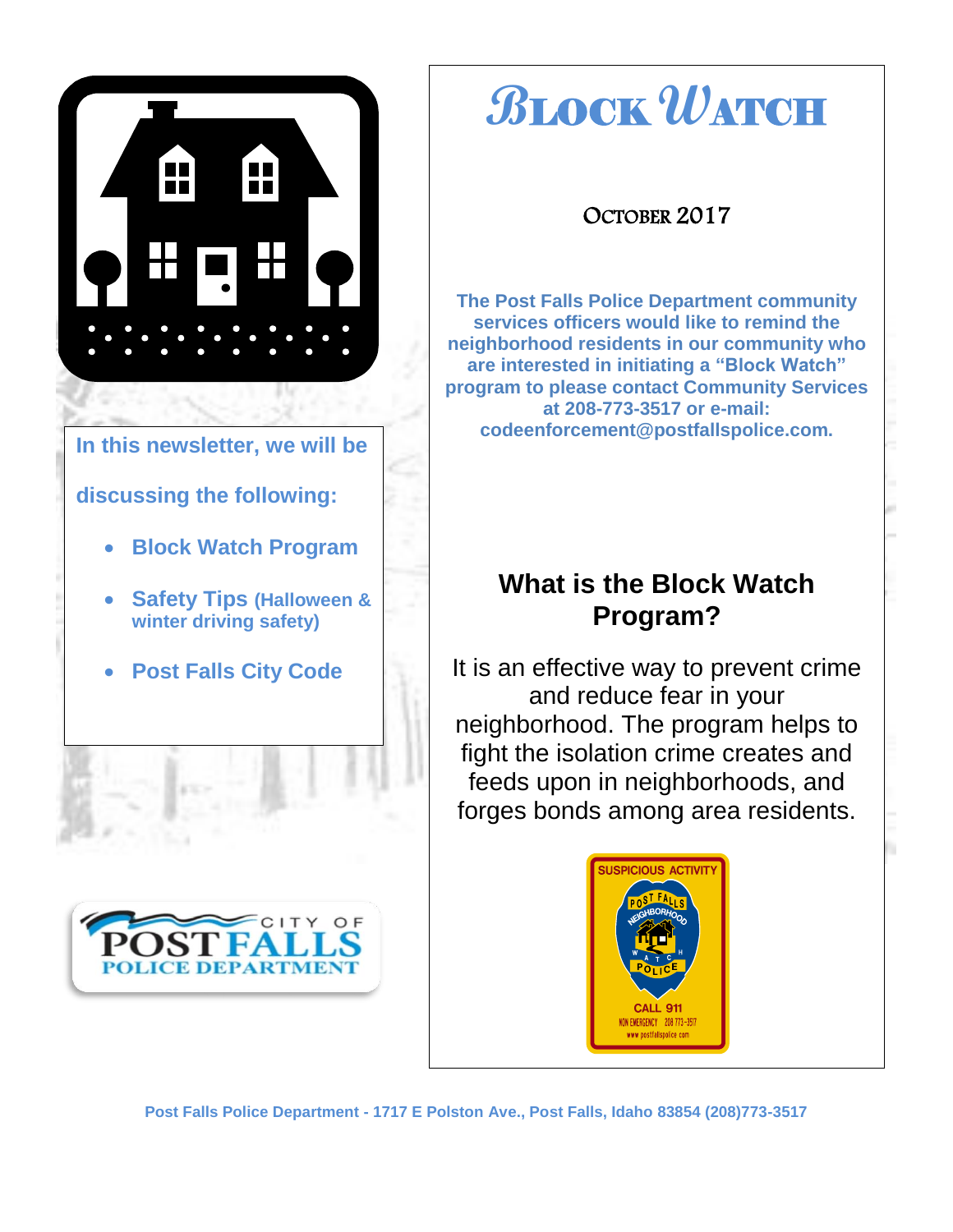# **Safety Tips**

**A SAFE HALLOWEEN** IS A HAPPY HALLOWEEN!

## **Trick-or-Treat Safety Tips**

Stay in groups.

**C**ostumes should be well-fitting, flame resistant, and not block vision.

**A**lways test makeup. Some children may have an allergic reaction to makeup.

**R**emember to always look both directions when crossing the street.

**E**xamine all treats before allowing your children to enjoy them.

**S**tay on sidewalks when possible.

**A**void alleys, shortcuts, and dark houses.

**F**lashlights, glow sticks, and/or reflective tape should be used for visibility.

**E**njoy with caution!



#### **Safe Winter Driving:**

Before moving your car, clean snow and ice from the vehicle, the forward sensors, headlights, taillights, hood, roof, and backup camera. The blow off from the snow can cause vision problems to you and vehicles behind you.

Make sure to plan ahead and be prepared for any situation. Plan your route of travel and allow extra time to get to your destination. Pack extra supplies: warm blanket, water, foods, flashlight and batteries, and items in case of emergencies.

Conduct a full service of your car in and out. Stay vigilant while driving and understand that while you are prepared and cautious others may not be. Before entering an intersection, make sure the cross traffic will be able to stop. Safe winter driving also involves being aware of other drivers.

#### **Parking and Snow Plows**

During the winter months it is recommended that if you have more than one vehicle, the daily driver should be parked in the street and the other vehicle in the driveway. By doing this you are removing the vehicle from the street daily and allowing snow plows to do their job. All snowed in vehicles on city streets will by tagged as abandoned and removed by the Post Falls Police Department if not moved within 48 hours. **Idaho Code 49-1804 (11)(d):** allows for the removal of vehicles that impede snow removal or road maintenance.